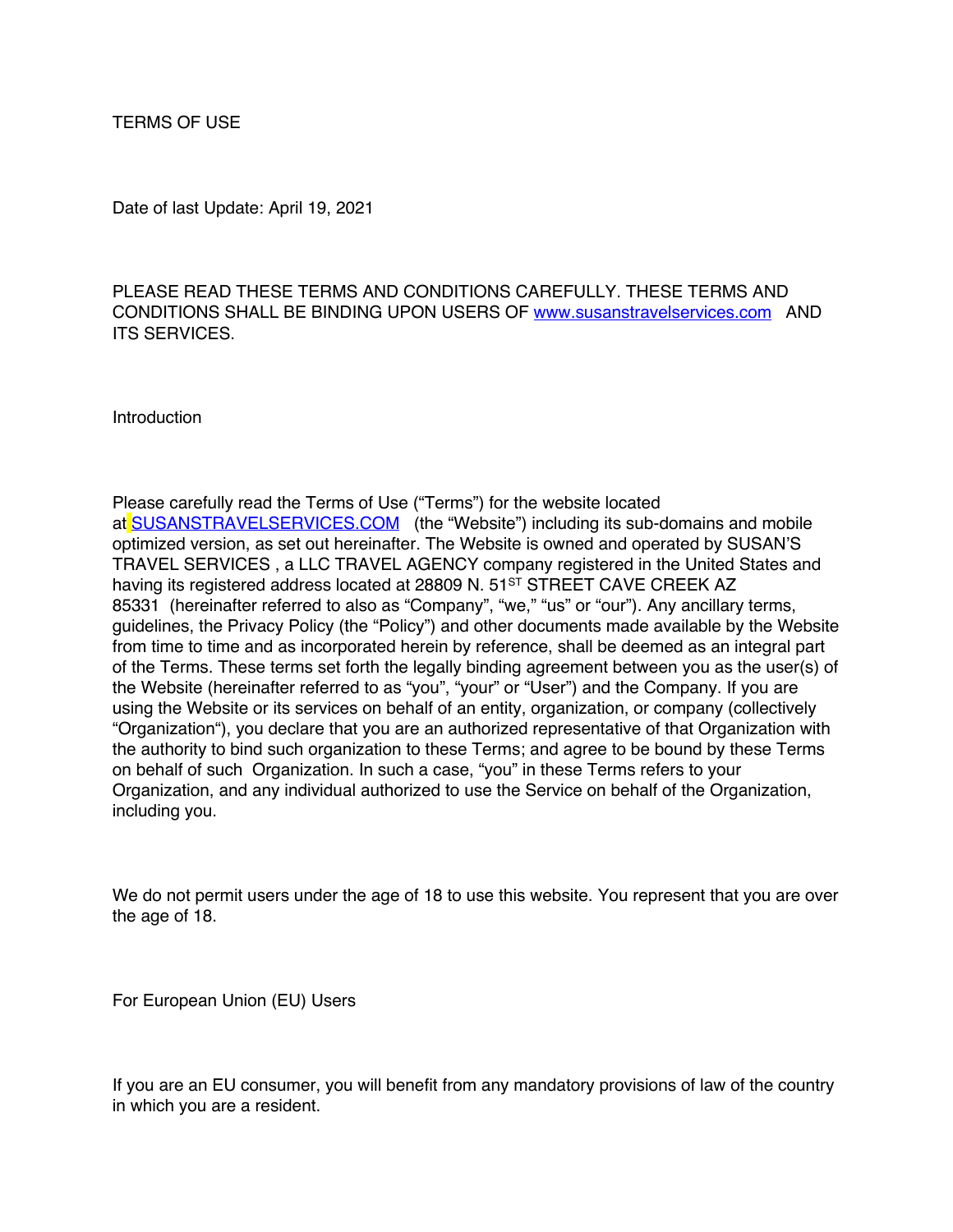By using company provided services, accessing or using the Website in any manner as laid down herein, including, but not limited to, visiting or browsing it, or contributing content or other materials to it, you agree to be bound by these Terms.

These Terms, granted hereunder, may not be transferred or assigned by you, but may be assigned by the Website without restriction. Any attempted transfer or assignment in violation hereof shall be null and void.

Acceptance of the Terms

Each time by viewing, using, accessing, browsing, or submitting any content or material on the Website, including the webpages contained or hyperlinked therein and owned or controlled by the Website and its Website Services, whether through the Website itself or through such other media or media channels, devices, software, or technologies as the Website may choose from time to time, you are agreeing to abide by these Terms, as amended from time to time with or without your notice.

The Website reserves the right to modify or discontinue, temporarily or permanently, and at any time, the Website and/or the Website Services (or any part thereof) with or without notice. You agree that the Website shall not be liable to you or to any third party for any modification, suspension or discontinuance of the Website Services.

Website or the Website management may modify these Terms from time to time, and any change to these Terms will be reflected on the Website with the updated version of the Terms and you agree to be bound to any changes to these Terms when you use the Website or the Website Services. The Website may also, in its sole and absolute discretion, choose to alert via email all users with whom it maintains email information of such modifications.

Also, occasionally there may be information on the Website or within the Website Services that contains typographical errors, inaccuracies or omissions that may relate to service descriptions, pricing, availability, and various other information, and the Website management reserves the right to correct any errors, inaccuracies or omissions and to change or update the information at any time, without prior notice.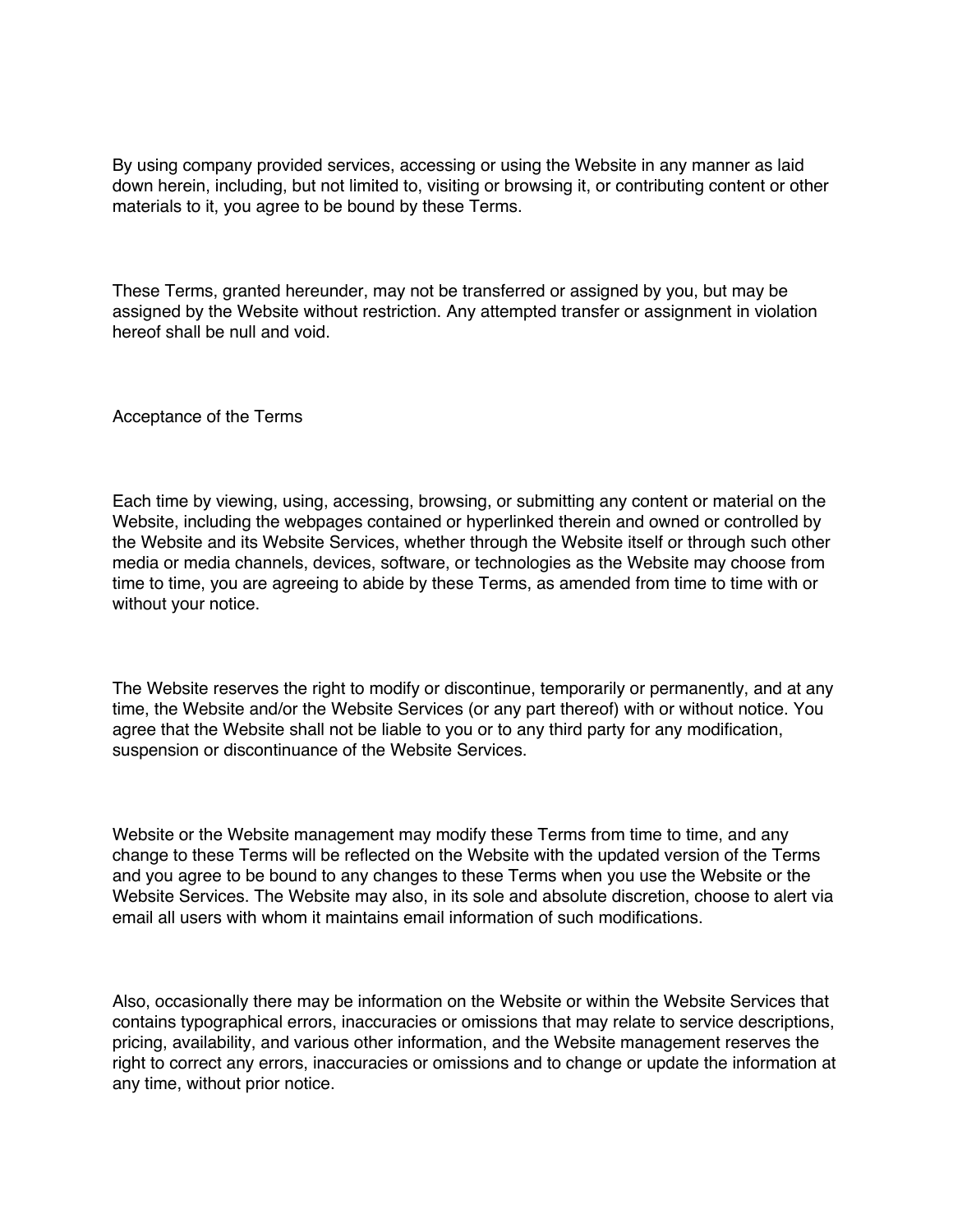When you use the Website and/or upload, submit, enter any information or material to the Website or use any of the Website Services, you shall be deemed to have agreed to and understand the Terms.

# IF YOU DO NOT AGREE TO THESE TERMS OF USE, THEN YOU MAY NOT USE THE **WEBSITE**

Website Services

The Website represents a company providing travel advisory services to the general public and/or organizations utilizing the services of a travel advisor.

Service Availability

The Website shall use commercially reasonable efforts to keep it up and running 24 hours a day, seven days a week; provided, however, that it may carry out scheduled and unscheduled maintenance work as necessary from time to time and such maintenance work may impact the availability of the Website.

Account Registration and Club Membership

In order to use some or all of the functionalities and Website Services provided through the Website you may be required to log in with the Website. At the time of login, you will be asked to provide personal information such as name, address, phone number, email address, username and other personal information.

Upon verification, Website may accept your use of website.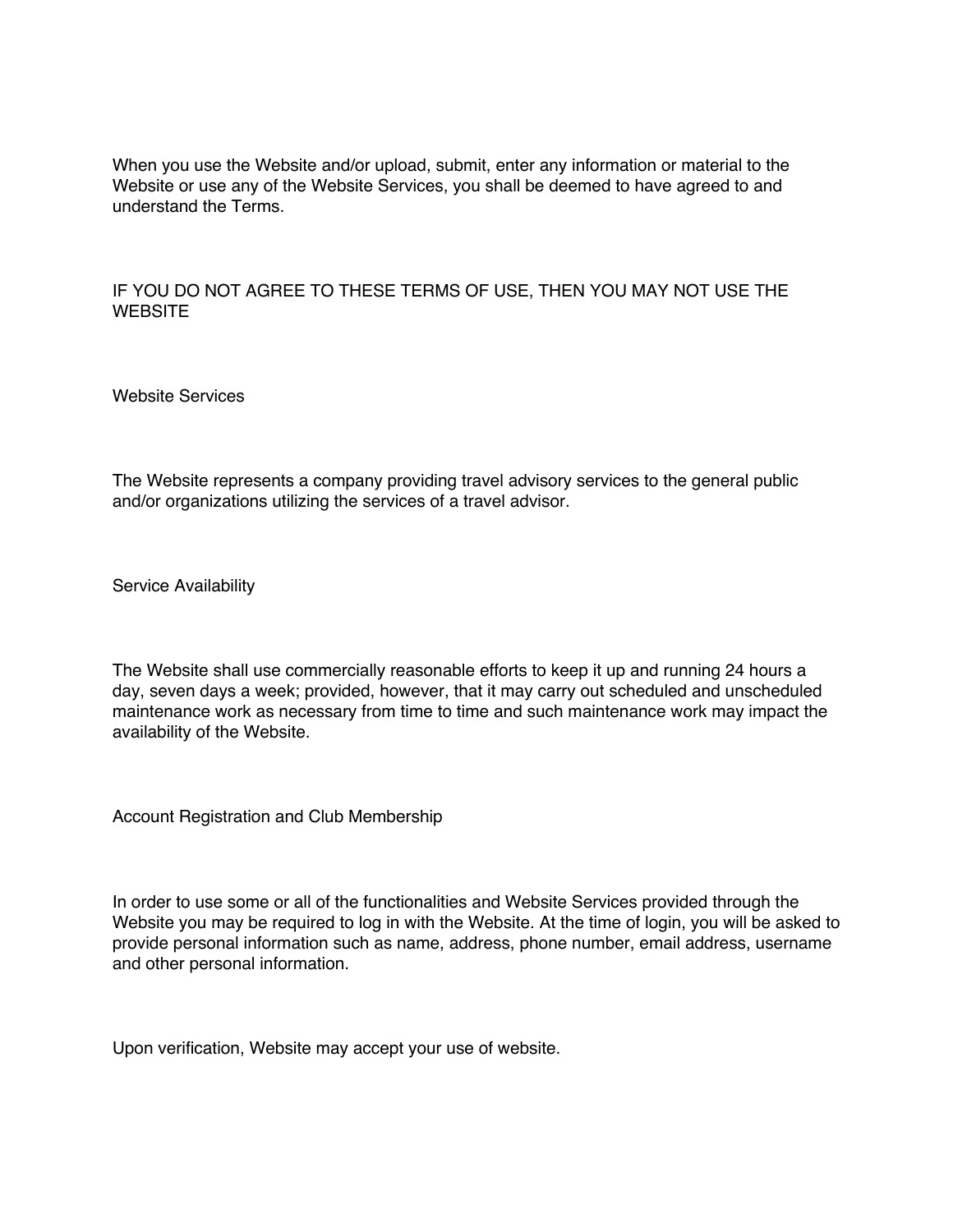You represent, warrant and covenant that: (i) you have full power and authority to accept these Terms, to grant any authorization and to perform any of your obligations hereunder; (ii) you will undertake the use the Website and Website Services for individual purposes and (iii) the address you provide when registering is your address of record.

- You must not allow any other person to use your login to access the Website.
- You must notify us in writing immediately if you become aware of any unauthorized use of your account.

Discontinuation of Use

If you engage in Prohibited Conduct or otherwise violate any of the Terms, your permission to use the Website may be terminated.

Electronic Signature Consent

You agree that your "Electronic Signature" is the legal equivalent of your manual signature for this Agreement, thereby indicating your consent to do business electronically.

By clicking on the applicable button in the Website, you will be deemed to have executed these Terms electronically via your Electronic Signature with Company; effective on the date you first click to accept these Terms.

Electronic Delivery of Communications

You agree to receive communications from Website in electronic form. Such electronic communications may include, but will not be limited to, any and all current and future notices and/or disclosures that various laws or regulations require that we provide to you, as well as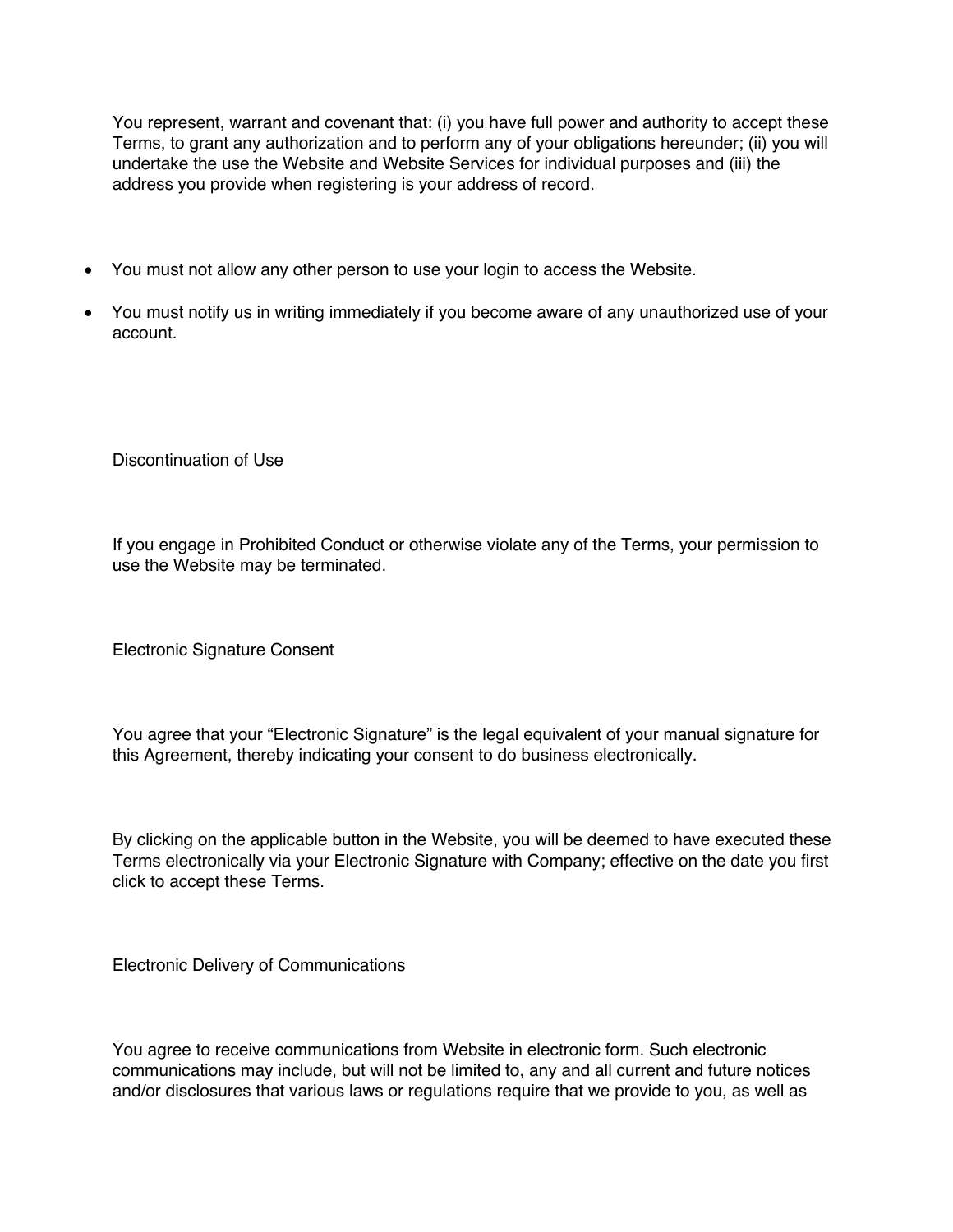such other documents, statements, data, records and any other communications regarding your relationship with the Website.

You accept that the electronic documents, files and associated records provided via your account with Website are reasonable and proper notice, for the purpose of any and all laws, rules, and regulations, and you acknowledge and agree that such electronic form fully satisfies any requirement that such communications be provided to you in writing or in a form that you may keep. Website reserves the right to require ink signatures on hard copy documents from the related parties, at any time.

User Responsibility

Users are solely responsible for all of the transactions conducted on, through or as a result of use of the Website or Website Services.

You agree that the use of the Website and/or the Website Services on the Website is subject to all applicable local, state and federal laws and regulations. You also agree:

- not to access the Website or services using a third-party's account without the express consent of the account holder;
- not to use the Website for illegal purposes;
- not to commit any acts of infringement on the Website or with respect to content on the Website;
- not to copy any content for republication in print or online;
- not to create reviews or blog entries for or with any purpose or intent that does not in good faith comport with the purpose or spirit of the Website;
- not to attempt to gain unauthorized access to other computer systems from or through the Website;
- not to interfere with another person's use and enjoyment of the Website or another entity's use and enjoyment of the Website;
- not to upload or transmit viruses or other harmful, disruptive or destructive files; and/or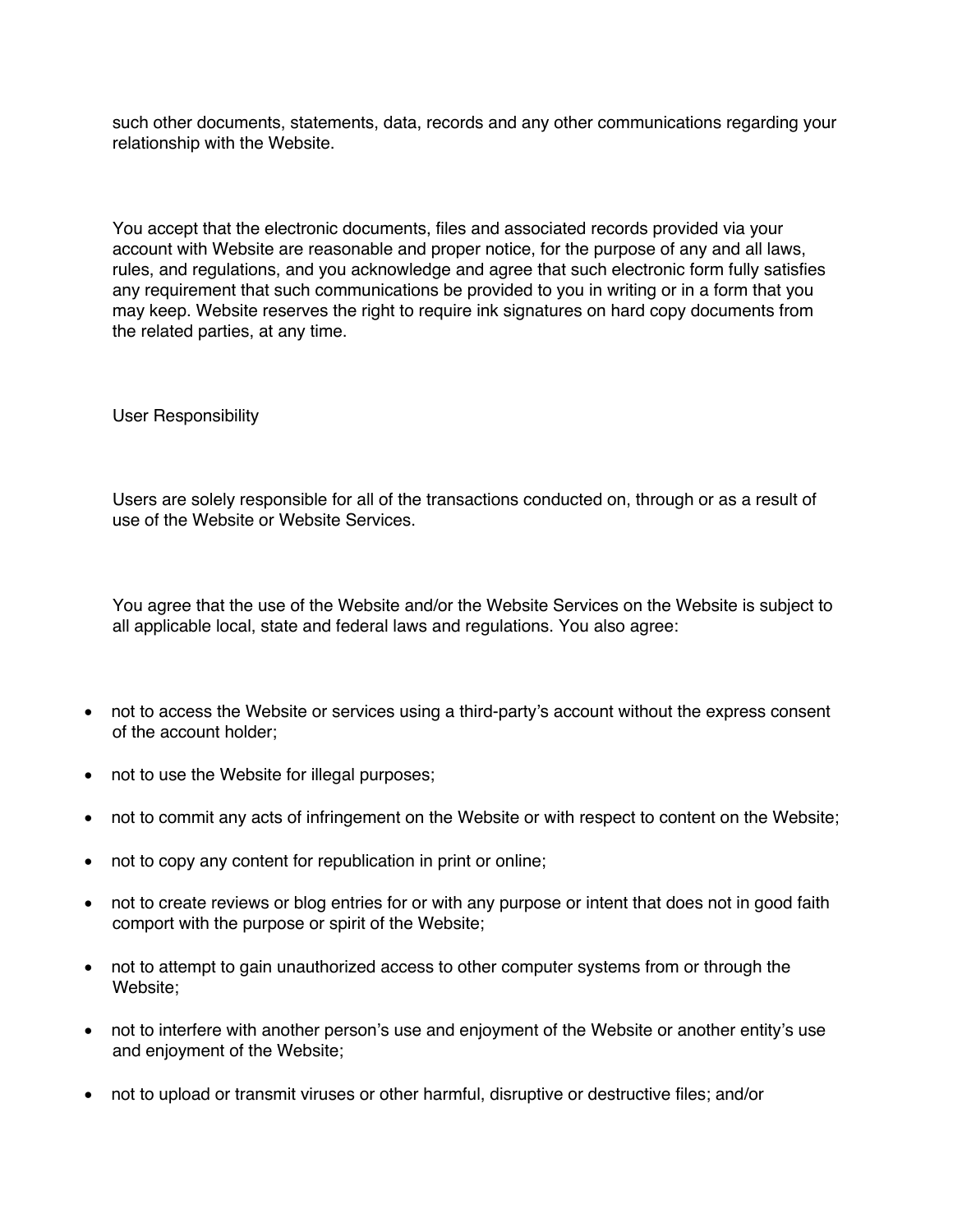- not to disrupt, interfere with, or otherwise harm or violate the security of the Website, or any services, system restores, accounts, passwords, servers or networks connected to or accessible through the Website or affiliated or linked website.
- not to use the Website in any way or take any action that causes, or may cause, damage to the Website or impairment of the performance, availability or accessibility of the Website;
- not to use the Website in any way that is unlawful, illegal, fraudulent or harmful, or in connection with any unlawful, illegal, fraudulent or harmful purpose or activity;
- not to use the Website to copy, store, host, transmit, send, use, publish or distribute any material which consists of (or is linked to) any spyware, computer virus, Trojan horse, worm, keystroke logger, rootkit or other malicious computer software;
- not to conduct any systematic or automated data collection activities (including without limitation scraping, data mining, data extraction and data harvesting) on or in relation to the Website without the express written consent of the Website owner;
- not to access or otherwise interact with the Website using any robot, spider or other automated means;
- not to violate the directives set out in the robots.txt file for the website;
- not to use data collected from the website for any direct marketing activity (including without limitation email marketing, SMS marketing, telemarketing and direct mailing);
- not to infringe these Terms or allow, encourage or facilitate others to do the same;
- not to plagiarize and/or infringe the intellectual property rights or privacy rights of any third party;
- not to disturb the normal flow of Website Services provided within the Website;
- not to create a link from the Website to another website or document without Company's prior written consent;
- not to obscure or edit any copyright, trademark or other proprietary rights notice or mark appearing on the Website;
- not to create copies or derivate works of the Website or any part thereof;
- not to reverse engineer, decompile or extract the Website's source code;
- not to remit or otherwise make or cause to deliver unsolicited advertising, email spam or other chain letters;
- not to collect, receive, transfer or disseminate any personally identifiable information of any person without consent from title holder; and/or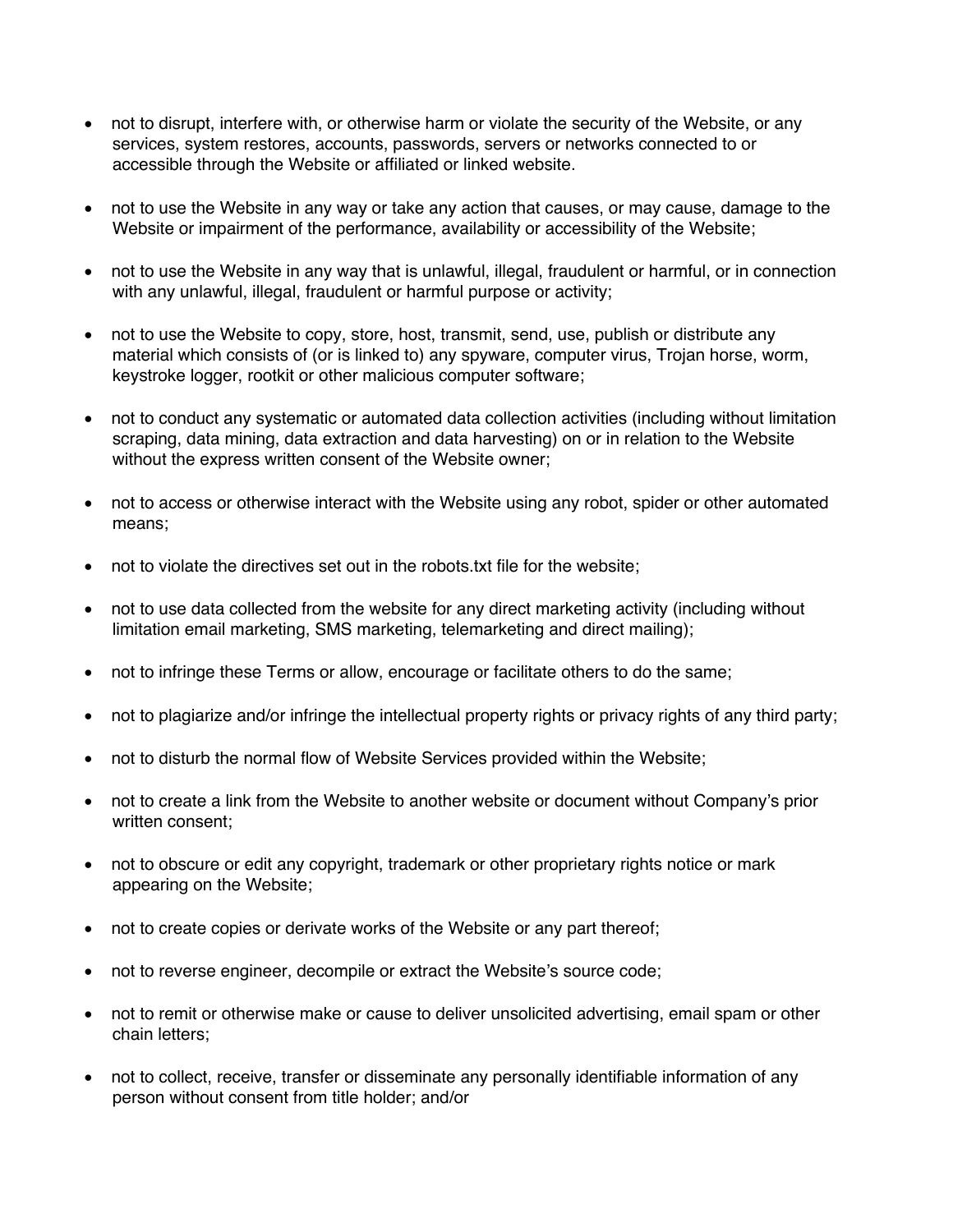• not to pretend to be or misrepresent any affiliation with any legal entity or third party.

In addition to the above clause, unless specifically endorsed or approved by the Website, the following uses and activities of and with respect to the Website and the Website Services are prohibited:

- criminal or tortuous activity, including child pornography, fraud, trafficking in obscene material, drug dealing, gambling, harassment, stalking, spamming, copyright infringement, patent infringement, or theft of trade secrets;
- transmitting chain letters or junk email:
- engaging in any automated use of the Website or the Website Services.
- interfering with, disrupting, or creating an undue burden on the Website or the Website Services or the networks or services connected or linked thereto;
- attempting to impersonate another user or person;
- using the username of another user;
- using any information obtained from the Website or the Website Services in order to harass, abuse, or harm another person;
- deciphering, decompiling, disassembling or reverse engineering any of the software comprising or in any way making up a part of the Website or the Website Services;
- attempting to bypass any measures of the Website or the Website Services designed to prevent or restrict access to the Website or the Website Services, or any portion of the Website or the Website Services;
- harassing, annoying, intimidating or threatening any the Website employees or agents engaged in providing any portion of the Website Services;
- using the Website and/or the Website Services in any manner inconsistent with any and all applicable laws and regulations.

Using data collected from the website to contact individuals, companies or other persons or entities.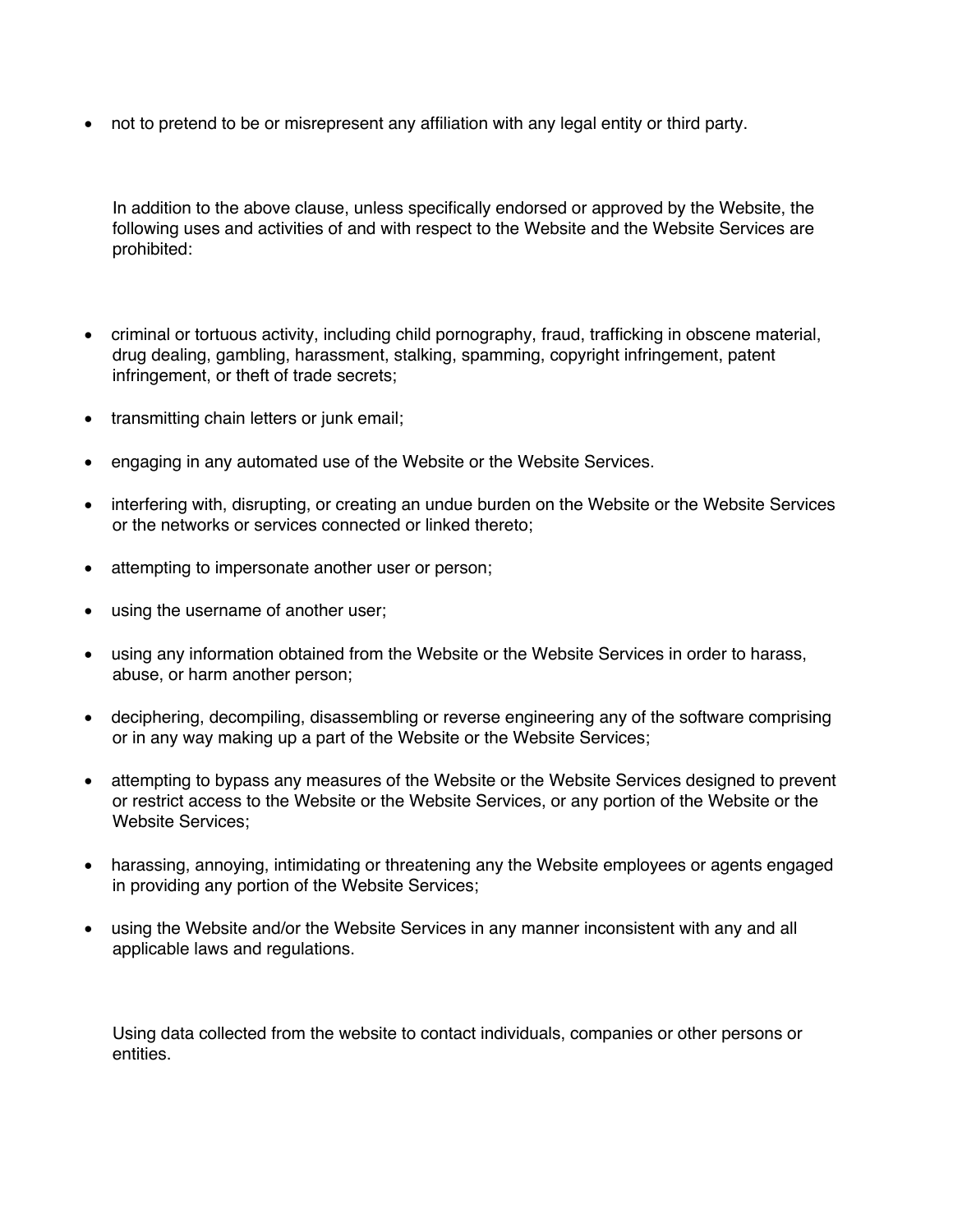Supplying false, untrue, expired, incomplete or misleading information through the Website.

You also acknowledge and accept that any violation of the aforementioned provisions may result in the immediate termination of your access to the Website and use of our Website Services. You represent and warrant to us that you have all right, title, and interest to any and all content you may post, upload or otherwise disseminate through the Website. You hereby agree to provide Company with all necessary information, materials and approval, and render all reasonable assistance and cooperation necessary for our Website Services.

Third party websites

The Website includes hyperlinks to other websites owned and operated by third parties; such hyperlinks are not recommendations. Goods and services of third parties may be advertised and/or made available on or through this Website. Representations made regarding products and services provided by third parties are governed by the policies and representations made by these third parties. The Website shall not be liable for or responsible in any manner for any of your dealings or interaction with third parties.

The management of the Website has no control over third party websites and their contents, and subject to the Terms it accepts no responsibility for them or for any loss or damage that may arise from your use of them.

The Website may contain links from third party websites. External hyperlinks to or from the Website do not constitute the Website's endorsement of, affiliation with, or recommendation of any third party or its website, products, resources or other information. The Website is not responsible for any software, data or other information available from any third-party website. You are solely responsible for complying with the terms and conditions for the third-party sites. You acknowledge that Company shall have no liability for any damage or loss arising from your access to any third-party website, software, data or other information.

We do not always review the information, pricing, availability or fitness for use of such products and services and they will not necessarily be available or error free or serve your purposes, and any use thereof is at your sole risk. We do not make any endorsements or warranties, whether express or implied, regarding any third-party websites (or their products and services). Any linked websites are ruled by their privacy policies, terms and conditions and legal disclaimers. Please read those documents, which will rule any interaction thereof.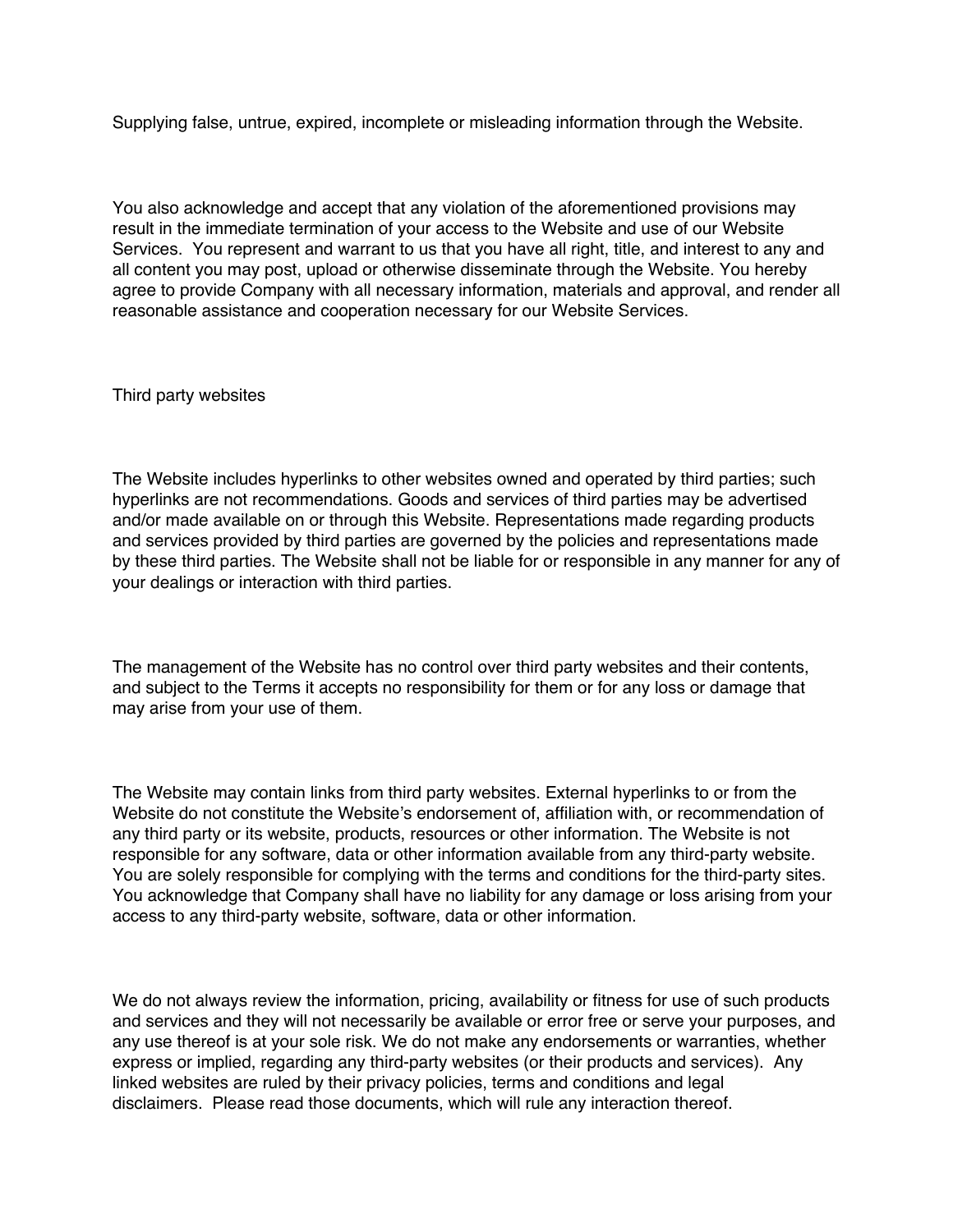We strongly recommend that you read the terms and conditions and privacy policy of any thirdparty websites or services that you visit.

The Website may provide tools that may allow you to link your account on the website with an account of a third-party service. By using these tools, you agree that we may transfer such User Content and information to the applicable third-party service. Such third-party services are not under our control, and we are not responsible for the contents of the third-party service or the use of your User Content or information by the third-party service. The Service, including our websites, may also contain links to third-party websites. The linked sites are not under our control, and we are not responsible for the contents of any linked website. We provide these links as a convenience only, and a link does not imply our endorsement of, sponsorship of, or affiliation with the linked website. You should make whatever investigation you feel necessary or appropriate before proceeding with any transaction with any of these third parties' services or websites.

Third party rights

A contract under the Terms is for our benefit and your benefit and is not intended to benefit or be enforceable by any third party.

The exercise of the parties' rights under a contract under the Terms is not subject to the consent of any third party.

You agree not to; modify, copy, distribute, transmit, display, perform, reproduce, publish, license, create derivative works from, transfer, scrape, gather, market, rent, lease, re-license, reverse engineer, or sell any information published by other users without the original publishers written consent.

### Ownership

The trademarks, copyright, service marks, trade names and other intellectual and proprietary notices displayed on the Website are the property of – or otherwise are licensed to – Company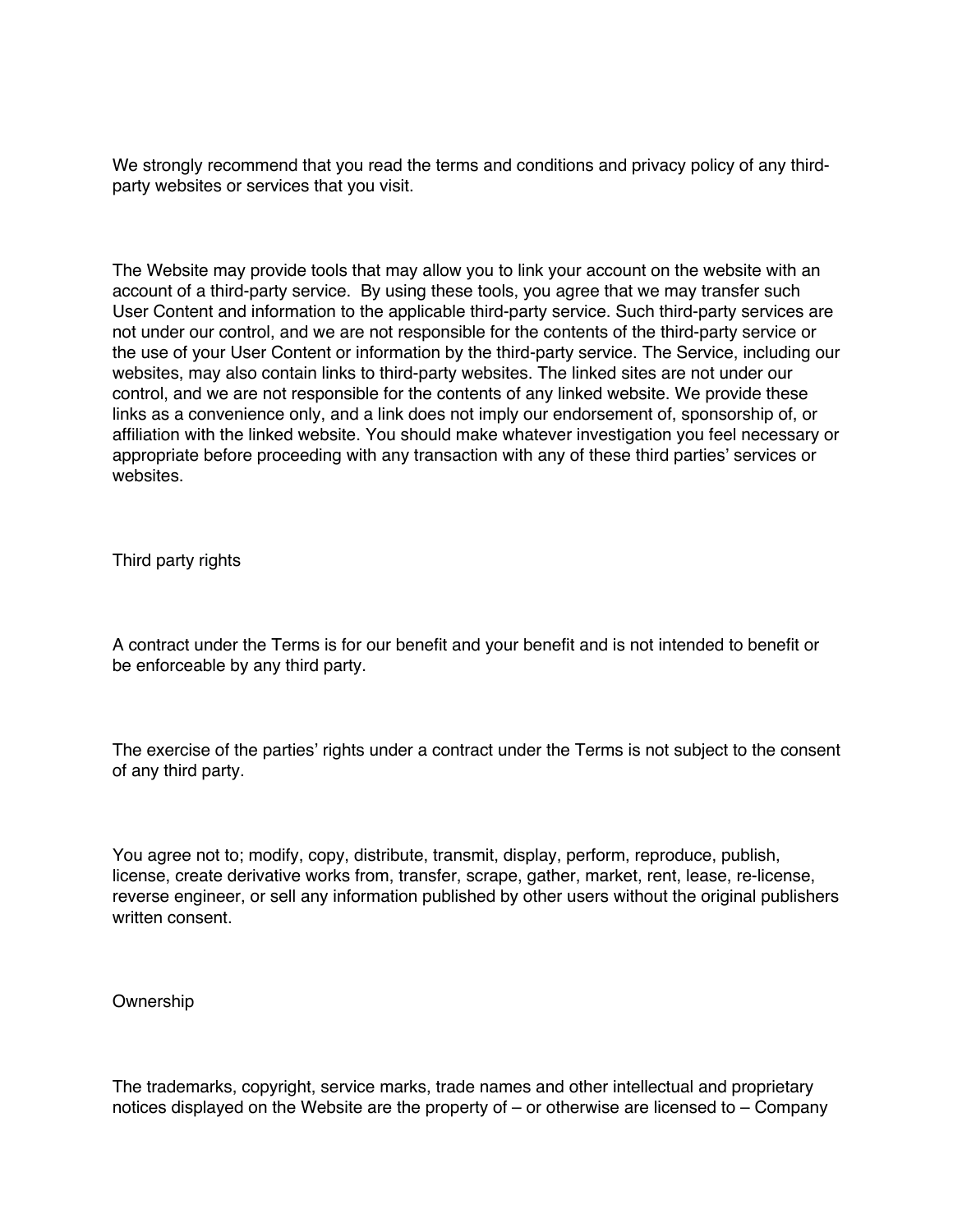or its licensors or affiliates, whether acknowledged (or not), and which are protected under intellectual and proprietary rights throughout the world. Respective title holders may or may not be affiliated with us or our affiliates, partners and advertisers.

# **Digital Millennium Copyright Act Policy (DMCA)**

At WWW.SUSANSTRAVELSERVICES.COM we respect the intellectual property rights of others. We act in a way that does not infringe on others' rights.

We take claims of copyright infringement very seriously and respond to notices regarding such matters expeditiously. If you are a copyright holder owner or authorized to act on behalf of a copyright owner, you may report claims of copyright infringement to us by sending a DMCA notice of alleged infringement, containing the following:

- 1. Identification, including a description, of the copyrighted work you are claiming has been infringed. If you are claiming infringement of multiple works you may provide a representative list.
- 2. The location of the allegedly infringing material, including identification of URL where the allegedly infringing material is accessible or the exact location where the infringing material may be found.
- 3. Your company affiliation, if applicable, your mailing address, telephone number, and email address.
- 4. A statement that you have a good-faith belief that the use is not authorized by the copyright owner or other intellectual property rights owner, by its agent, or by law.
- 5. A statement by you under penalty of perjury that the information in your notice is accurate and that you are the copyright or intellectual property owner or are authorized to act on the owner's behalf.
- 6. Your full legal name and your electronic or physical signature.

This notice may be sent to [name, email or physical address]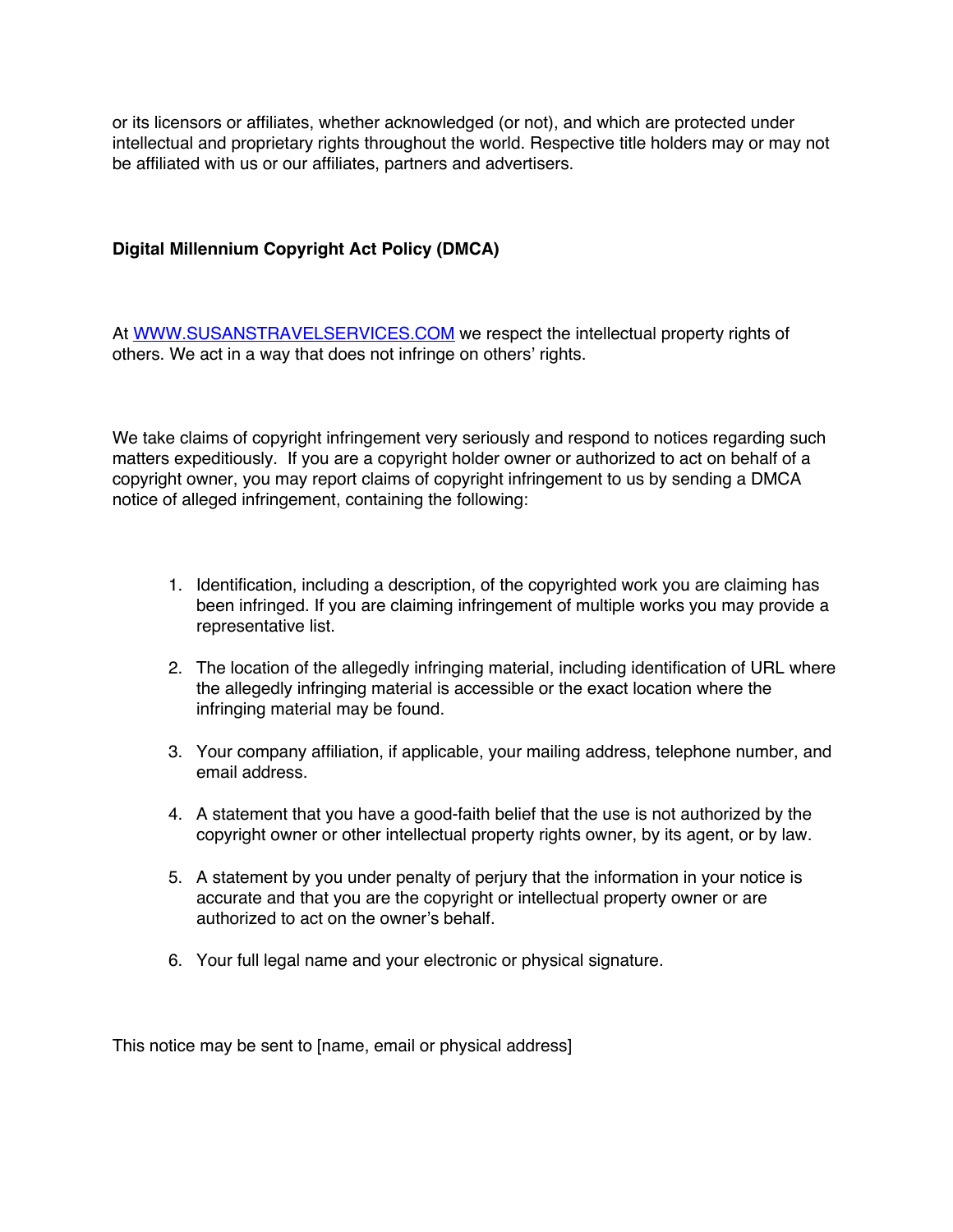Upon receipt of your Notice, we will take all actions we deem appropriate, including removal of the infringing material or disable access to the infringing material. Please note that you must comply with all of the requirements above for your notice to be valid.

No section hereof shall be construed as intent to grant to you any interest in the Website or our Website Services, in whole or in part. All content and materials included as part of the Website Services, such as images, photographs, graphics, texts, forms, lists, charts, guidelines, data, logos, code, icons, videos, audio and other content are the property of, are licensed to or are otherwise duly available to Company, its affiliates, its licensors or to the appertaining third party copyrights holder.

Original images, original writings, photos or other intellectual property posted by us is copyrighted and protected under U.S. law.

You acknowledge and agree that any and all infringing use or exploitation of copyrighted content in the Website and Website Services may cause us, our affiliates, licensors or content providers irreparable injury, which may not be remedied solely at law, and therefore our affiliates, licensors or content providers may seek remedy for breach of these Terms, either in equity or through injunctive or other equitable relief.

Term and Termination

The term hereof shall begin on the date that comes first among: (i) first access to the Website; (ii) your first access or execution of our Website Services; or (iii) Company begins providing its Website Services to you.

If you engage in prohibited conduct or otherwise violate terms, we may without notice revoke your access to Website. The term will automatically end on the date of Company' decision to make the Website or Website Services no longer available for use, at its sole and final discretion.

As a user of this Website, you are liable for the accuracy of the information that You provide to us.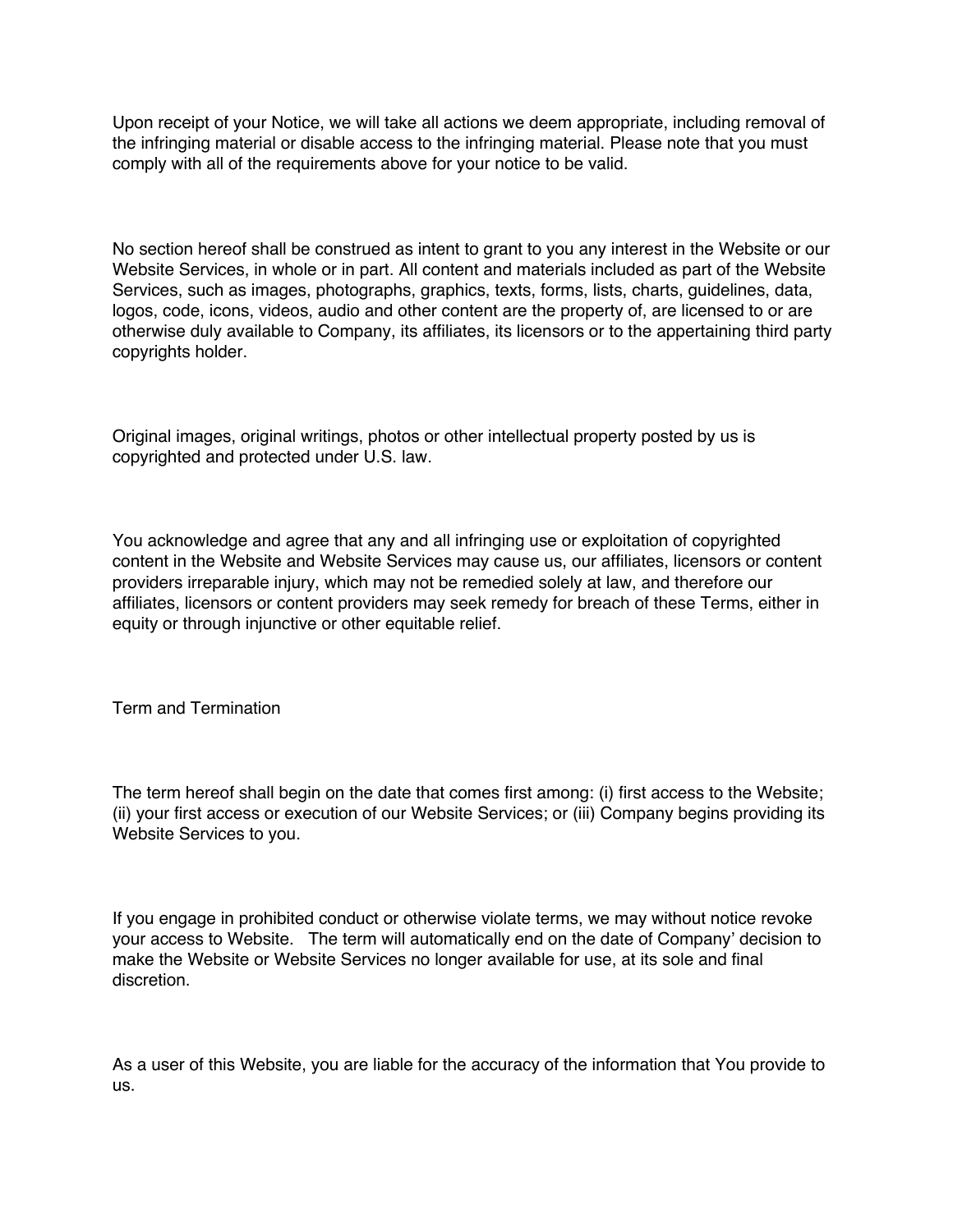## Amendments

Company hereby reserves the right to update, modify, change, amend, terminate or discontinue the Website, the Terms and/or the Policy, at any time and at its sole and final discretion. Company may change the Website's functionalities at any time. Any changes to these Terms will be displayed in the Website, and we may notify you through the Website or by email. Please, refer to the date shown above for the date where effective changes were last undertaken by us. Your use of our Website Services after the effective date of any updateeither by simple use – thereby indicates your acceptance thereof.

No Warranty

Your use of our Website or Website Services is at your own risk, and therefore you hereby acknowledge and agree that our Website and Website Services are provided "as is", "with all faults", and "as available". It shall be your own responsibility to ensure that the Website Services or information available through this Website meet your specific requirements.

Neither Company, nor its affiliates, subsidiaries, officers, employees and agents warrantee that the Website will be error-free, uninterrupted, secure, or produce any particular results; or that any listing, purchase, order, amount, information, guide, sheet, checklist and/or content will be current, measured useful and/or valid, or that it will produce any particular results or that the information obtained therefrom will be reliable or accurate. No advice or information given by Company or its employees, affiliates, contractors and/or agents shall create a guarantee. No warranty or representation is made with regard to such services or products of third parties contacted on or through the Website. In no event shall Company or our affiliates be held liable for any such services.

Neither Company, nor its affiliates, licensors, owners, subsidiaries, brands or advertisers are a professional advisor in any industry. The results described in the Website are not typical and will vary based on a variety of factors outside the control of Company. Your use of any information and/or materials on this Website is entirely at your own risk, for which we shall not be held liable.

Disclaimer of Damages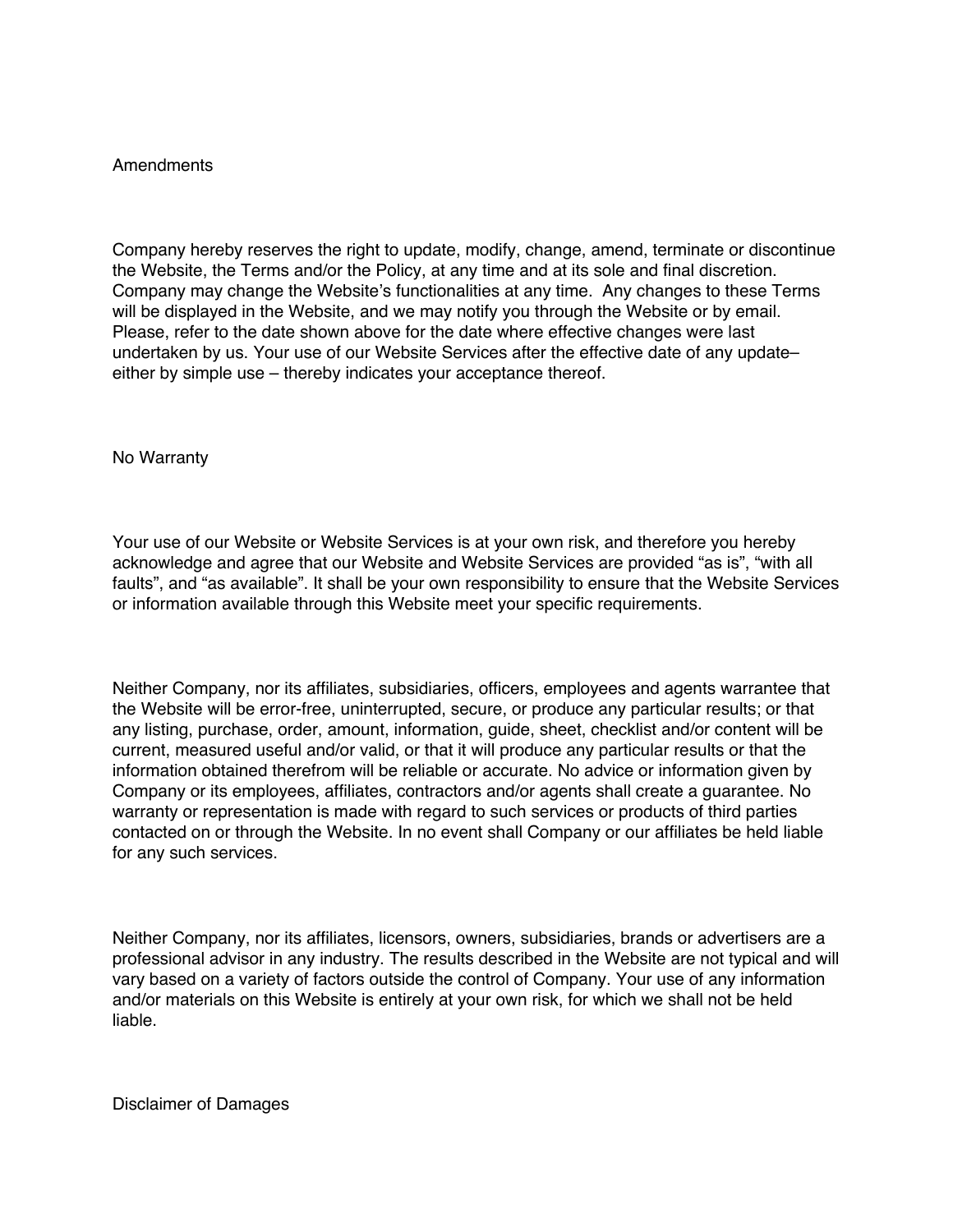In no event shall the Company be liable to you or to any third party for any direct, indirect, incidental, consequential, special, exemplary or punitive damages, including but not limited to: (i) damages for business interruption, loss of profits, loss of data, computer or software failure or inaccessibility or any other type of personal damages or losses arising out of or related to your use of or inability to use the Website, including negligence; (ii) infringement of third party intellectual property rights; and (iii) claims by any party that they are entitled to defense or indemnification in relation to assertions of rights, demands or claims by third party rights claimants.

The aforementioned limitation of damage liability shall be in force regardless of however caused or however awarded, regardless of the theory of liability applied (including contract, warranty or tort), whether active, passive or imputed, including negligence, strict liability, product liability or other legal theory, regardless of the product or service offered by action or inaction by merchant; and even if you have been advised of such possibility.

To the fullest extent allowable under applicable law, Company hereby expressly disclaims any and all representations and warranties of any kind with respect to the Website, including any and all liability arising out of or related to any purported facts or information and description of any information, products and/or Website Services displayed on our Website, including all warranties of any kind, whether express or implied; including, without limitation, warranties of title, merchantability, accuracy, completeness, condition, quality, durability, performance, accuracy, reliability, suitability, fitness for a particular purpose or non-infringement.

### Indemnification

You agree to indemnify, defend and hold Company and its independent contractors, affiliates, subsidiaries, officers, employees and agents, and their respective employees, agents and representatives, harmless from and against any and all actual or threatened proceedings (at law or in equity), suits, actions, damages, claims, deficiencies, payments, settlements, fines, judgments, costs, liabilities, losses and expenses (including, but not limited to, reasonable expert and attorney fees and disbursements) arising out of, caused or resulting from: (i) your conduct and any user content; (ii) your violation of these Terms or the Policy; and (iii) your violation of the rights of any third-party.

You indemnify the Website and its management for any time that the Website may be unavailable due to routine maintenance, updates or any other technical or non-technical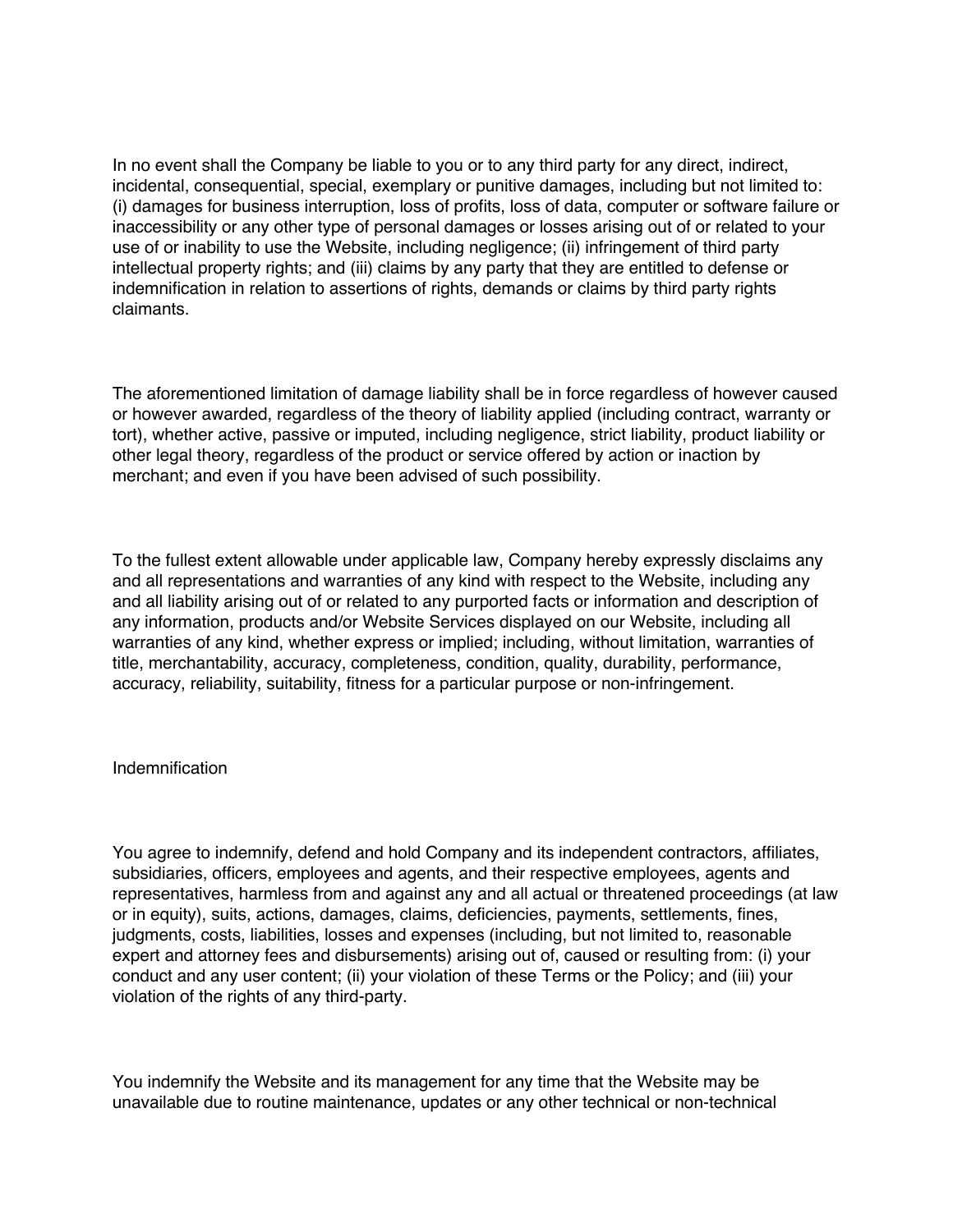reasons. You agree to indemnify the Website and its management for any error, omission, interruption, deletion, defect, delay in operation or transmission, communication line failure, theft or destruction or unauthorized access to your published content, damages from lost profits, lost data or business interruption.

You hereby indemnify the Website and its management and will not hold them responsible for copyright theft, reverse engineering and use of your content by other users on the website.

# **Generals**

Advertisements and Promotions. From time to time, we may place ads and promotions from third party sources in the Website. Accordingly, your participation or undertakings in promotions of third parties other than Company, and any terms, conditions, warranties or representations associated with such undertakings, are solely between you and such third party. Company is not responsible or liable for any loss or damage of any sort incurred as the result of any such dealings or as the result of the presence of third-party advertisers on the Website.

No Assignment. You may not assign or transfer these Terms by operation of law or otherwise without our prior written consent. Notwithstanding the foregoing, we may assign any rights or obligations hereunder to any current or future affiliated company and to any successor in interest. Any rights not expressly granted herein are thereby reserved. These terms will inure to the benefit of any successors of the parties. We reserve the right, at any time, to transfer some or all of Company's assets in connection with a merger, acquisition, reorganization or sale of assets or in the event of bankruptcy.

Content Moderation. Company hereby reserves the right, at its sole and final discretion, to review any and all content delivered into the Website and use moderators and/or any monitoring technology to flag and remove any user generated content or other content deemed inappropriate.

Force Majeure. Company is no liable for any failure of performance on its obligations as set forth herein, where such failure arises from any cause beyond Company's reasonable control, including but not limiting to, electronic, power, mechanic or Internet failure, from acts of nature, forces or causes beyond our control, including without limitation, Internet failures, computer, telecommunications or any other equipment failures, electrical power failures, strikes, labor disputes, riots, insurrections, civil disturbances, shortages of labor or materials, fires, flood, storms, explosions, acts of God, war, governmental actions, orders of domestic or foreign courts or tribunals or non-performance of third parties.